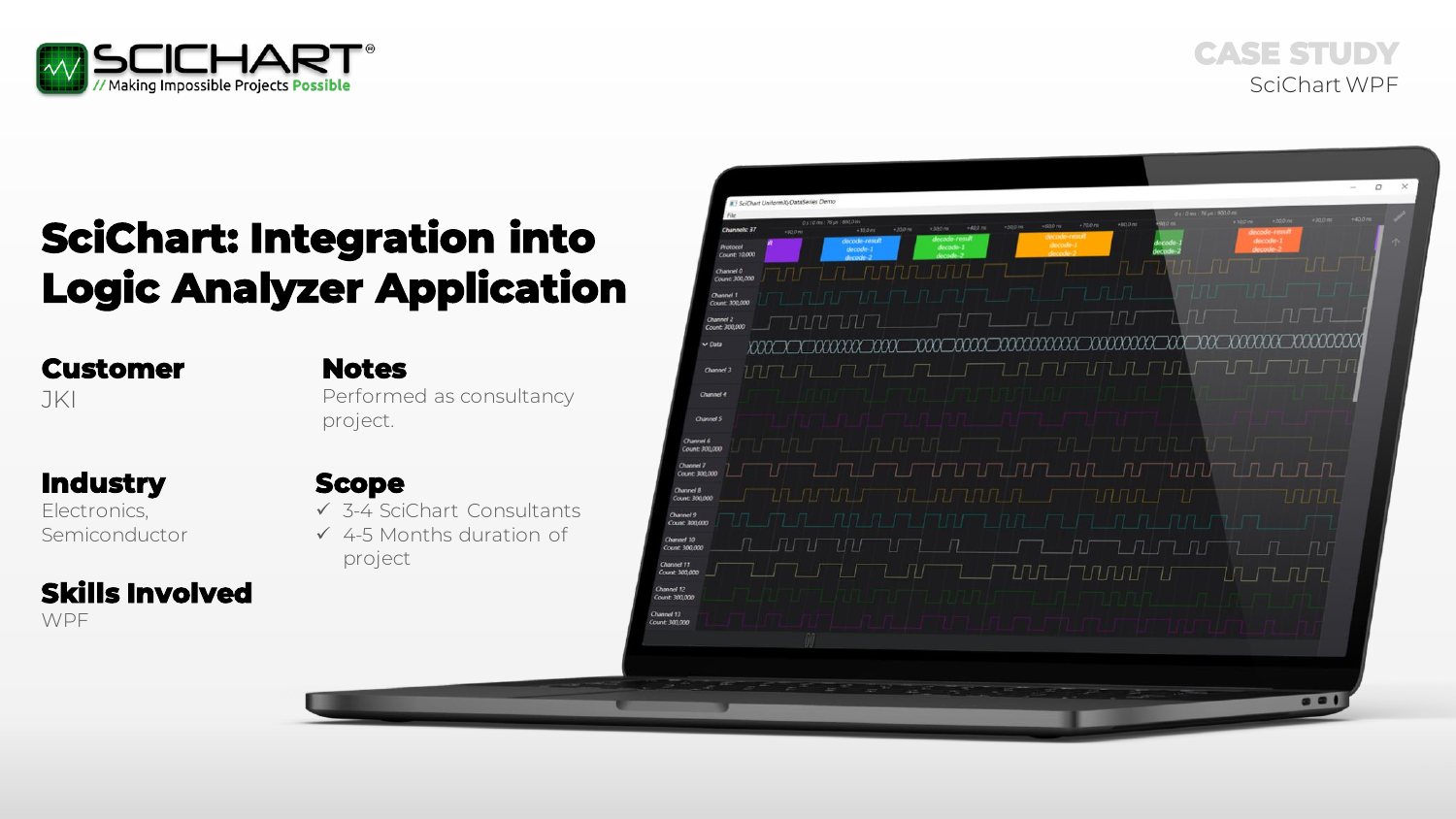

## **About JKI**

JKI is a leading electronic test and measurement company. Founded by Jongkoo Kang who has over 25 years' experience in testing and designing semiconductor devices and equipment's.

JKI provides high speed trace and test verification tools for cutting-edge memory technologies.

SciChart provided a chart that was more beautiful and performed better than the chart developed by us.

## **The Challenge**

JKI needed a powerful data visualization charting tool to meet the performance requirements of their Protocol Logic Analyzer software, and a high-performance charting component that is fast enough to visualize big chunks of data was essential.

Files were in terabytes (hundreds of billions of data points). The application needed to be highly performant enough to render billions of data points, and a double-scale XAxis capable of showing nanoseconds data was required.

The application also needed to have the ability to interact with charts fast when zooming, panning, and interacting with annotations, and the creation of chart buses in realtime from multiple channels with billions of points at reasonably fast rates.

In addition, the design interface needed to be modern style and flexible, and a scroll bar was required to navigate the entire file and data memory to show the zooming level and absolute time position.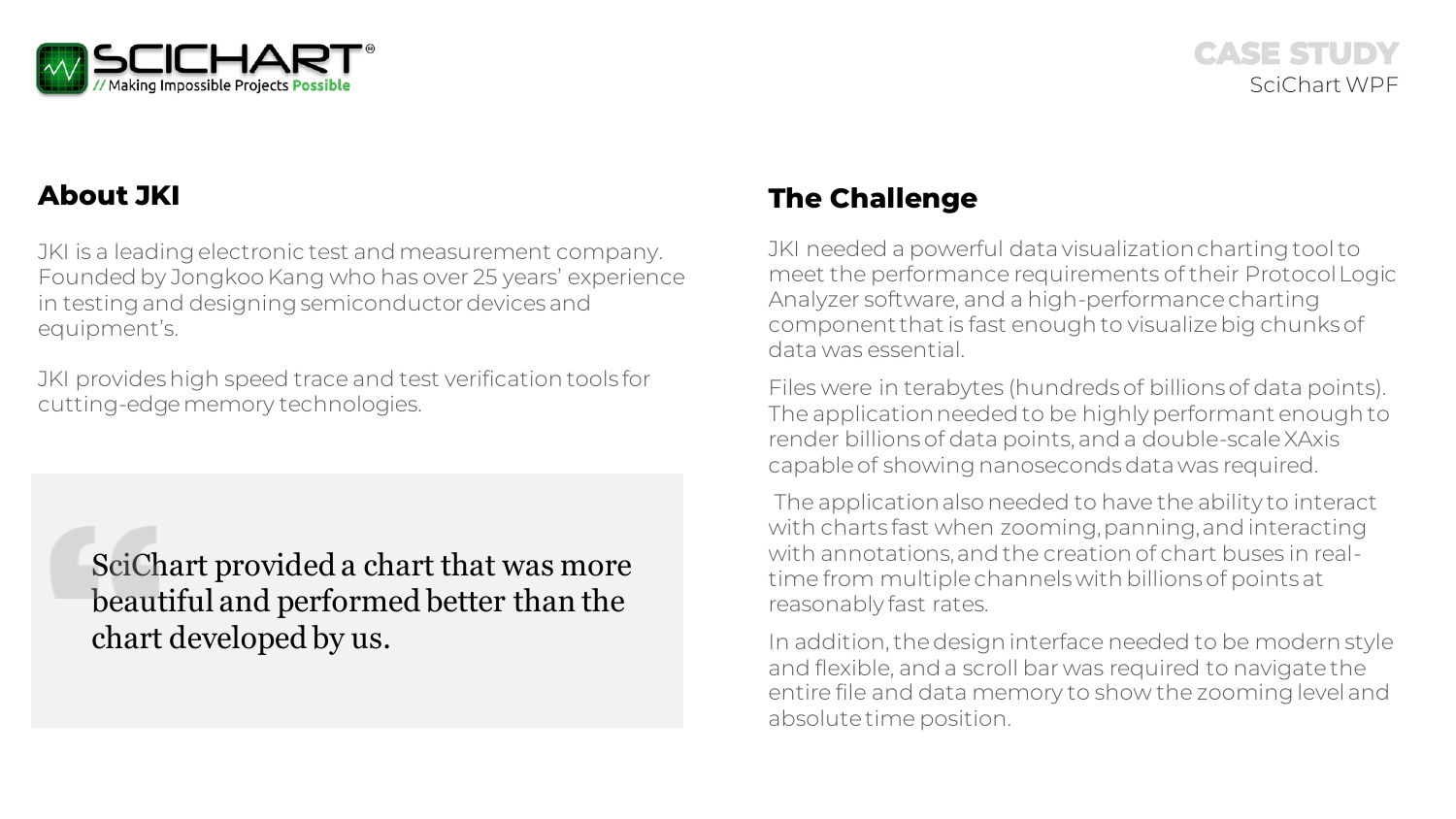

## **Custom SciChart features Custom series types**

Custom features were required by JKI. These included:

Custom X-Axis type – SciChart built a specific custom for JKI - Double-scaled time axis.

0 s : 0 ms : 105 us : 900,0 ns 0 s: 0 ms: 106 us: 0,0 ns 0 s : 0 ms : 106 us : 100,0 ns hannels: 36 +20,0 ns +40,0 ns +60,0 ns +80,0 ns  $+20.0$  ns  $+40.0$  ns  $+60.0$  ns

Two axis are bounded in one axis. The top bar shows the major tick values, and the bottom bar shows minor tick values.

The bottom bar is used for more clear and more detailed feel of where we are at – a clarification of analysing data.

We have solved problems that are difficult to solve with basic programming knowledge, and by adding this software to our products, we can increase the value of our products.

- ✓ **DataSeries:** SciChart used UniformXyDataSeries custom type.
- ✓ **The UniformXyDataSeries** is a DataSeries type in SciChart that doesn't require X-Values. The X positions are instead calculated based on XStart and XStep properties – giving the UniformXyDataSeries an advantage over other DataSeries types in terms of allocated memory and data processing speed.
- **RenderableSeries:** SciChart implemented two special types of series called Protocol Chart, and Bus Chart.
- $\checkmark$  **Protocol chart** This shows events in a period of time. Drawing visual representation (multiple rectangles, and text labels) with high performance, and good memory usage.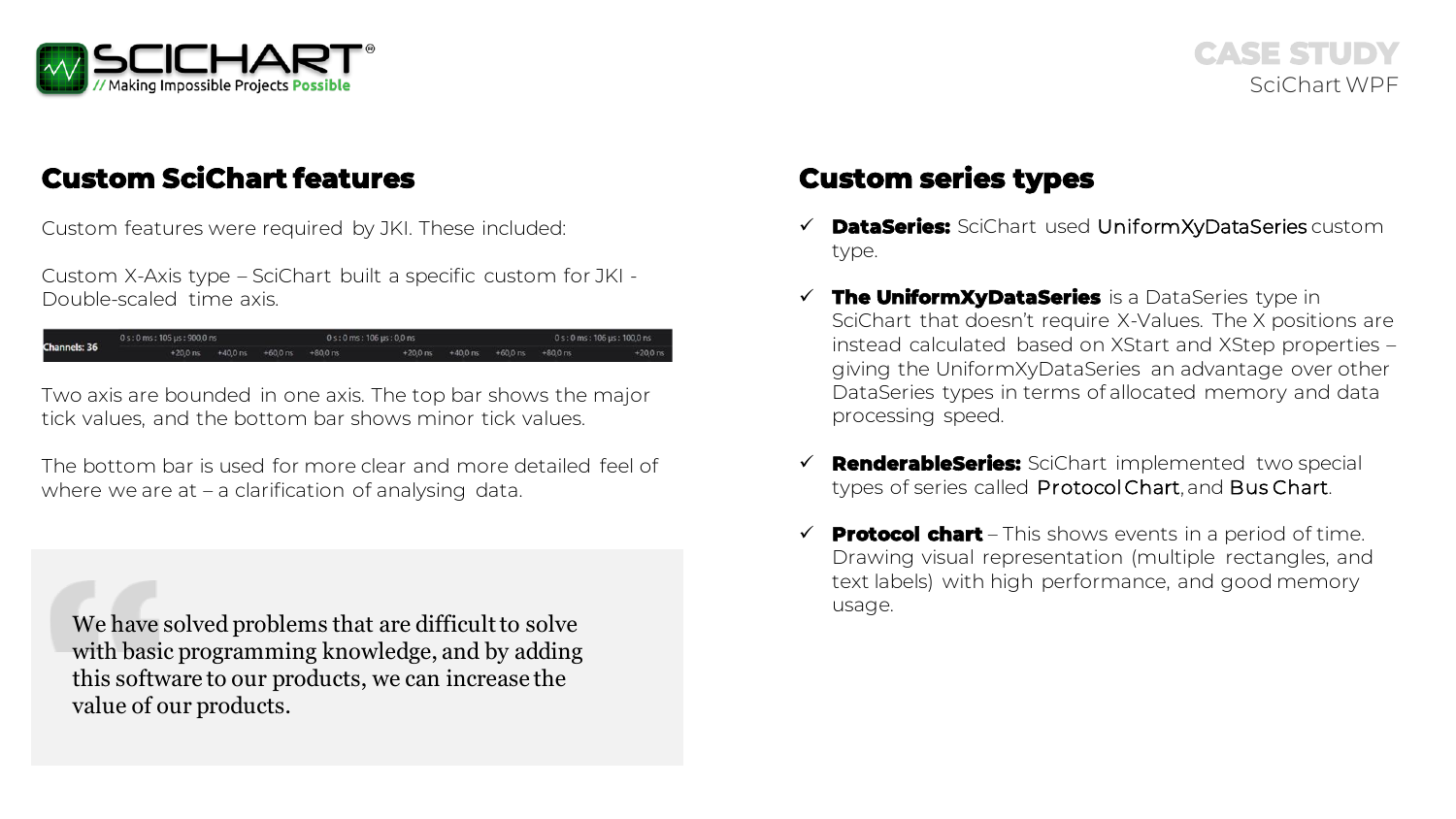

## **Custom SciChart features (Part 2)**

**Bus Chart** – This allows for grouping signals together.

With Bus Chart, JKI can ungroup and add more channels, change the format on the labels inside the series, change colour, and the type (decimal or binary) of data represented inside the grouped channel. By default, text rendering is heavy and slow in WPF, and it had a negative impact on the application performance.

However, SciChart met JKI's needs and goals by dramatically improving the performance. In addition, another challenge JKI had was panning and zooming charts on a certain level when a text is visible. Panning wasn't as smooth as they wanted.

To JKI's satisfaction, SciChart improved the performance on panning and zooming when text is visible. Furthermore, SciChart implemented specific logic for finding intersections of multiple inner signals and drawing those intersections without loss in performance.

Inside bus channel, which is implemented as custom RenderableSeries, is a multiplicationbetween intersections and calculated on a spot\simultaneously with finding alterations..



The Bus Chart is a unique functionality. It's a special requirement and created specifically for JKI.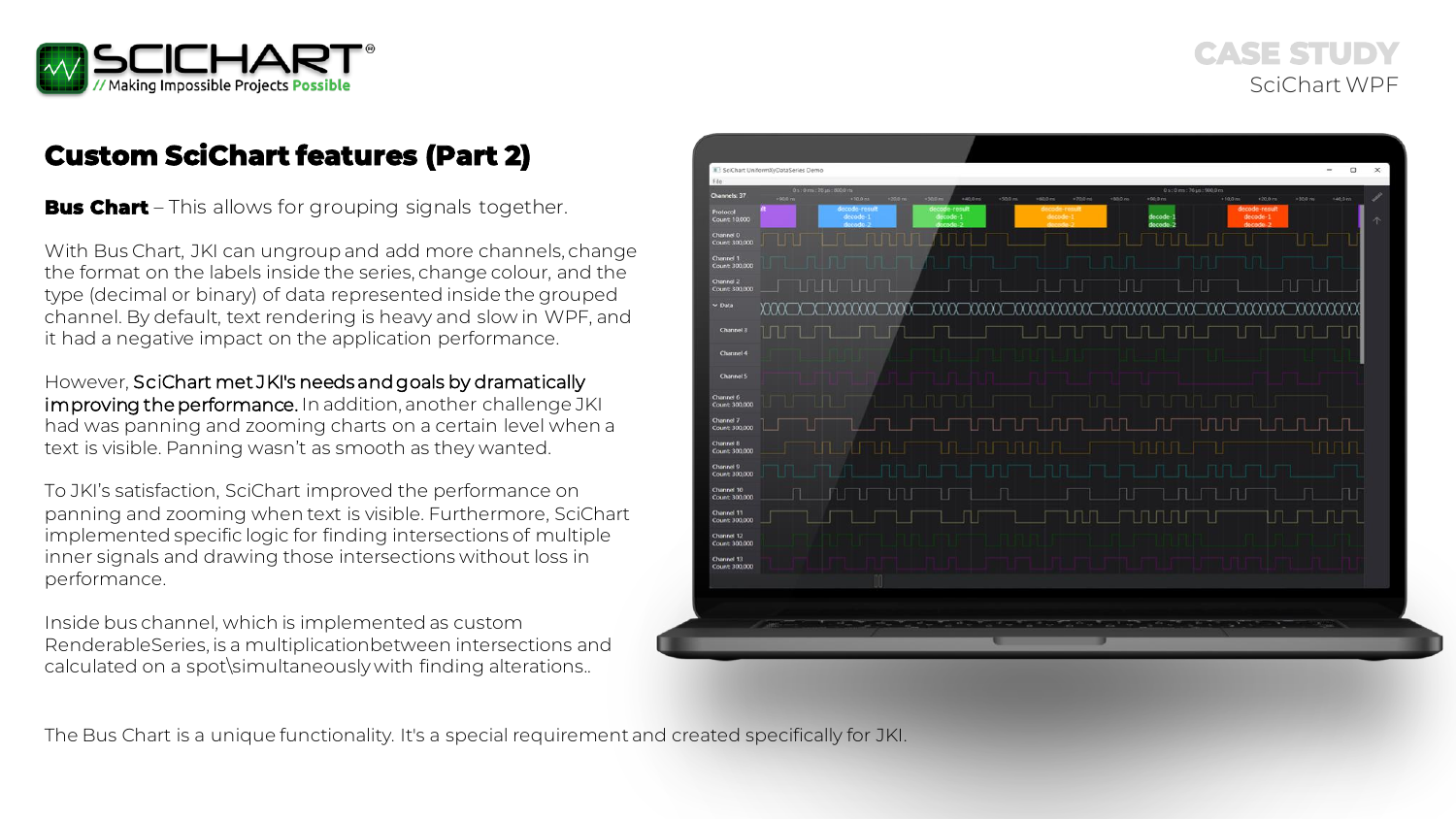



## **Custom SciChart features (Part 3)**

#### **Viewport Navigation**

This was another functionality requested by JKI - a challenging work to carry out. It included:

- ✓ Rubber Band Zooming and Panning
- ✓ Zoom Extents

Channel 13 ount: 300,000

- ✓ Vertical Scrolling
- ✓ Changing X-Range, Horizontal Scrolling (Overview Control at the bottom)

#### **Re-ordering Channels**

Having the ability to re-order channels is another feature request from JKI.

With this feature, you can drag and drop channels with visual feedback. Channels can be re-ordered.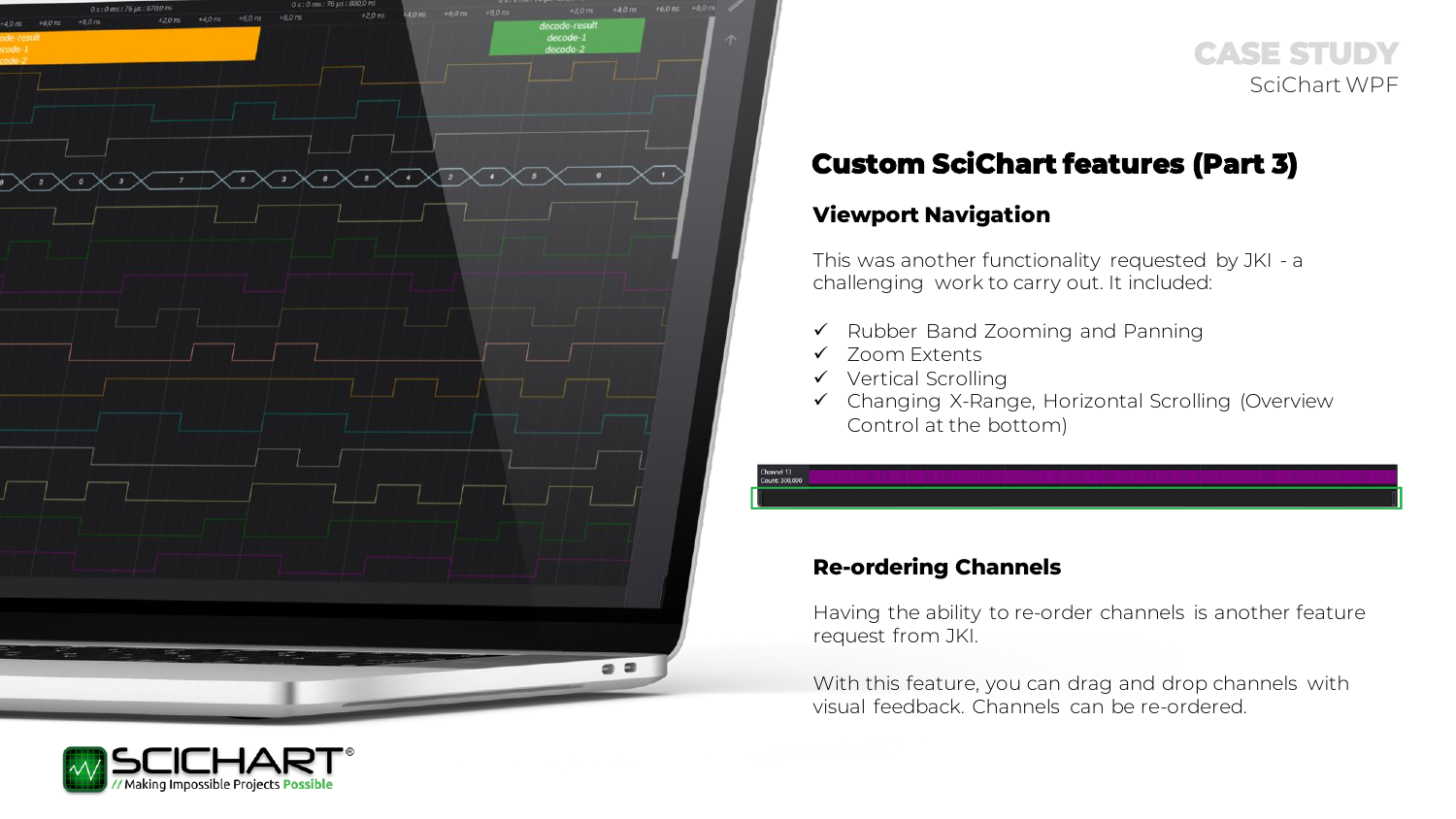

| SciChart UniformXyDataSeries Demo<br>File |                                                                                                                |                                               |                     |                           |                           |               |                                                                                                               |                           |             |                     | $\overline{\phantom{a}}$ | $\Box$<br>$\times$ |
|-------------------------------------------|----------------------------------------------------------------------------------------------------------------|-----------------------------------------------|---------------------|---------------------------|---------------------------|---------------|---------------------------------------------------------------------------------------------------------------|---------------------------|-------------|---------------------|--------------------------|--------------------|
| 01:0mm : 0pm<br><b>Channels: 36</b>       | $+40$ in<br>$+20 \,\mu$ s                                                                                      | $+60 \text{ µm}$<br>$+80 \text{ }\mu\text{s}$ | 0 s : 0 ms : 100 ps | $+20 \text{ }\mu\text{s}$ | $+40 \text{ }\mu\text{s}$ | $+60 \,\mu s$ | 01:0ms:200 µs<br>$+80 \,\mu s$                                                                                | $+20 \text{ }\mu\text{s}$ | $+40 \mu s$ | $+60 \,\mathrm{ps}$ | $+80 \,\mu s$            | ℐ                  |
| Protocol                                  |                                                                                                                |                                               |                     |                           |                           |               |                                                                                                               |                           |             |                     |                          |                    |
| Count: 10,000<br>Protocol                 |                                                                                                                |                                               |                     |                           |                           |               |                                                                                                               |                           |             |                     |                          | 小                  |
| Count: 10,000                             |                                                                                                                |                                               |                     |                           |                           |               |                                                                                                               |                           |             |                     |                          |                    |
| Channel 0<br>Count: 300,000               |                                                                                                                |                                               |                     |                           |                           |               |                                                                                                               |                           |             |                     |                          |                    |
| Channel 1<br>Count: 300,000               |                                                                                                                |                                               |                     |                           |                           |               |                                                                                                               |                           |             |                     |                          |                    |
| Channel 2<br>Count: 300,000               |                                                                                                                |                                               |                     |                           |                           |               |                                                                                                               |                           |             |                     |                          |                    |
| <b>Channel 3</b><br>Count: 300,000        |                                                                                                                |                                               |                     |                           |                           |               |                                                                                                               |                           |             |                     |                          |                    |
| Channel 4                                 |                                                                                                                |                                               |                     |                           |                           |               |                                                                                                               |                           |             |                     |                          |                    |
| Count: 300,000<br>Channel 5               |                                                                                                                |                                               |                     |                           |                           |               |                                                                                                               |                           |             |                     |                          |                    |
| Count: 300,000                            |                                                                                                                |                                               |                     |                           |                           |               |                                                                                                               |                           |             |                     |                          |                    |
| Channel 6<br>Count: 300,000               |                                                                                                                |                                               |                     |                           |                           |               |                                                                                                               |                           |             |                     |                          |                    |
| Channel 7<br>Count: 300,000               |                                                                                                                |                                               |                     |                           |                           |               |                                                                                                               |                           |             |                     |                          |                    |
| Channel 8<br>Count: 300,000               |                                                                                                                |                                               |                     |                           |                           |               |                                                                                                               |                           |             |                     |                          |                    |
| Channel 9                                 |                                                                                                                |                                               |                     |                           |                           |               |                                                                                                               |                           |             |                     |                          |                    |
| Count: 300,000<br>Channel 10              |                                                                                                                |                                               |                     |                           |                           |               |                                                                                                               |                           |             |                     |                          |                    |
| Count: 300,000                            |                                                                                                                |                                               |                     |                           |                           |               |                                                                                                               |                           |             |                     |                          |                    |
| Channel 11<br>Count: 300,000              |                                                                                                                |                                               |                     |                           |                           |               |                                                                                                               |                           |             |                     |                          |                    |
| Channel 12<br>Count: 300,000              |                                                                                                                |                                               |                     |                           |                           |               |                                                                                                               |                           |             |                     |                          |                    |
| Channel 13<br>Count: 300,000              |                                                                                                                |                                               |                     |                           |                           |               |                                                                                                               |                           |             |                     |                          |                    |
|                                           |                                                                                                                |                                               |                     |                           |                           |               |                                                                                                               |                           |             |                     |                          |                    |
|                                           |                                                                                                                |                                               |                     |                           |                           |               |                                                                                                               |                           |             |                     |                          |                    |
|                                           | and the first of the control of the control of the control of the control of the control of the control of the |                                               |                     |                           |                           |               | a sa masa na kating atao ni dan sa mga barang na mga sangang ng mga sangang ng mga maganggay ng mga maganggay |                           |             |                     | <b>CONTRACTOR</b>        |                    |
|                                           |                                                                                                                |                                               |                     |                           |                           |               |                                                                                                               |                           |             |                     |                          |                    |

## **Custom SciChart features (Part 4)**

SciChart also provided further custom features requested by JKI. These included: Measurements & Annotations.

#### **Measurement Features:**

- Adding measurement
- Sticking to the signal alterations
- Customization (Comment, Colour, Tooltips)
- Selection behaviour (list and viewport)
- Interaction behaviour (dragging, bring into view, zoom in based on measurement range)
- Visual feedback when creating timing markers

#### **Annotations Features:**

- Adding single timing marker
- Adding pair timing marker
- Sticking to the signal alterations
- Customization (Comment, Colour, Tooltips)
- Selection behaviour
- Interaction behaviour
- Visual feedback when creating timing markers